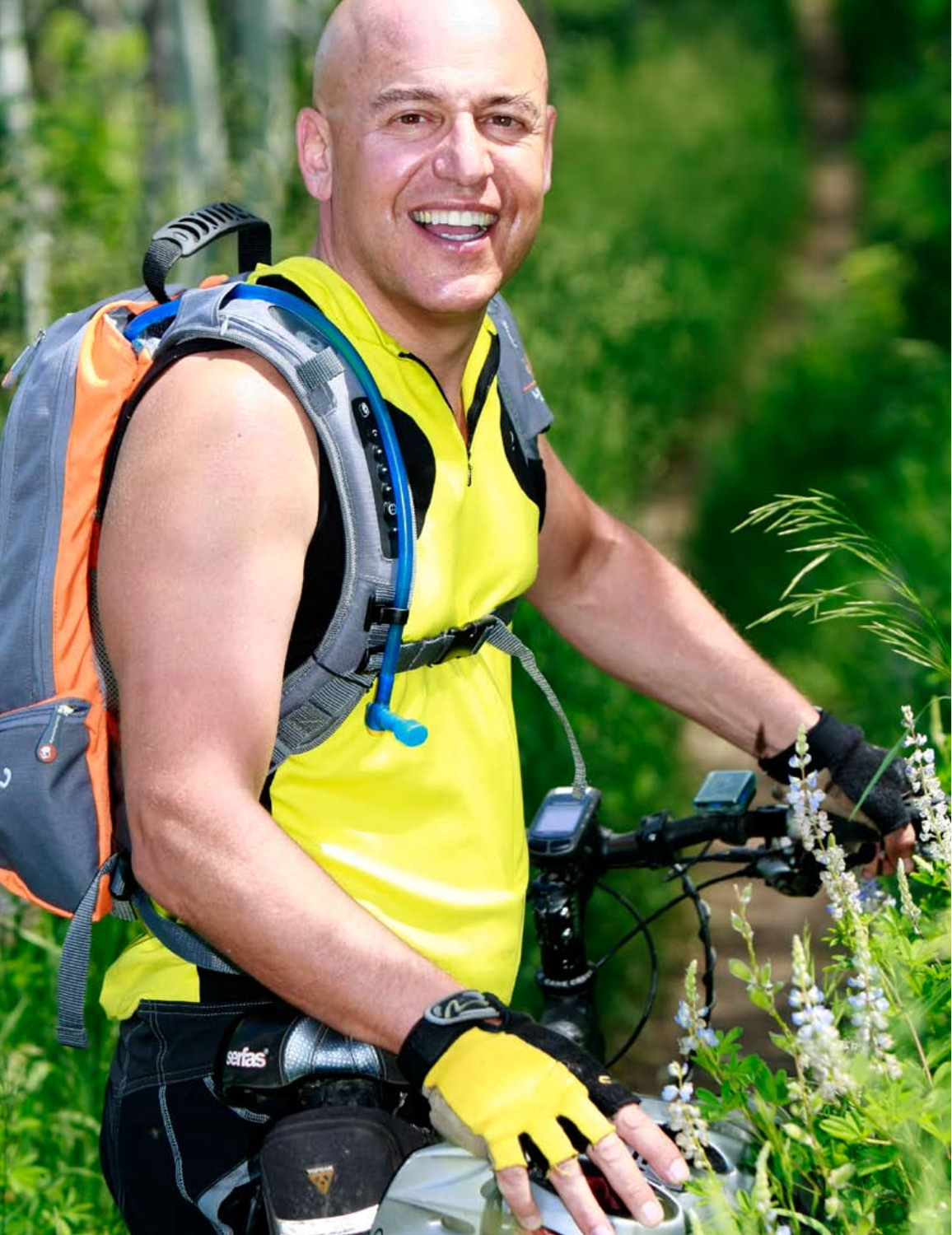

# HEALTHY, WEALTHY & WISE

Economist and part-time rabbi Paul Zane Pilzer believes God wants you to have the best in life.

### by Erin Casey

hen internationally acclaimed economist and best-selling author Paul Zane Pilzer was invited to speak to *Transform Your Life* readers, he jumped at the opportunity. Not because he needed another gig; he's in high demand as a speaker and is interviewed regularly for a variety of publications.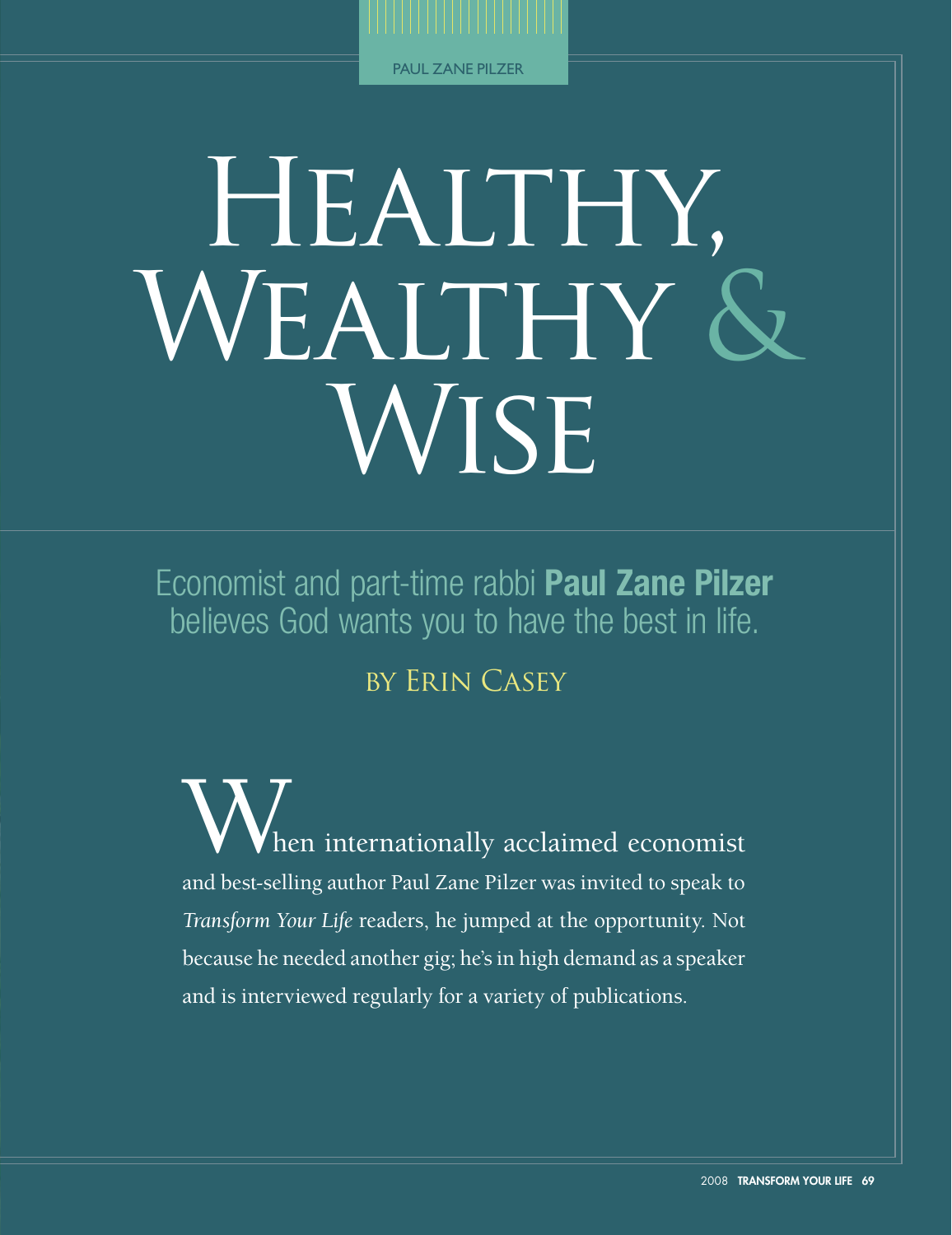What appealed to him most was the opportunity to speak to people who are actively seeking to *transform* their lives—and the ability to freely share his belief that Scripture offers the answers needed to do so.

Pilzer's first book, *Other People's Money,* was originally titled "God Loves Savers." But when editors at Simon & Schuster looked at his credentials as an economist, they balked at the religious content threaded throughout the manuscript. They removed much of that material, knowing people are touchy about mixing money with religion. His editors simply didn't believe people were interested in reading about God in a book on economics.

A few years later, after the success of his second book, *Unlimited Wealth,* with a rival publisher, Simon & Schuster asked Pilzer to write a book on economics that kept God in the foreground, *God Wants You to Be Rich—The Theology of Economics*. This time Pilzer openly wove theology and economics together. The book was an immediate *New York Times* Best-Seller, and made the *New York Times* Best-Seller list a second time a few years later.

A veil had been lifted for the publisher of *Other People's Money*; people weren't turned off by reading about God's plan for their money. If the numbers were an indicator, they *wanted* that wisdom. But Pilzer wasn't surprised by the success of *God Wants You to be Rich*. "I see God at work every day in economics," he says. "My work in economics is deeply rooted in my theology."

Pilzer, who is currently working on a new book, *God Wants You to be Healthy and Wealthy*, views Scripture as a handbook for life—particularly Genesis through Deuteronomy. "The laws of economics as we know them are all right there," he says. "It's a step-by-step guide. And the information contained in Scripture



applies as much today as it did in the time of Adam, Abraham and Moses—particularly in finances and health."

"A person who denies current comfort for future happiness is demonstrating his belief in a destiny that can be controlled and improved." —Paul Zane Pilzer

#### The Genesis of Economics

The foundation of our economy is seen throughout the Bible. In Genesis 23, we read about the first land transaction. The concept of faith and its relationship to our financial well-being is also seen in this first book.

Pilzer points out the tremendous steps of faith Abraham took when he followed God's call and moved his family to Canaan. "Abraham was a wanderer. He wandered from place to place to find food for his

> family," he says. "But when Abraham settled in Canaan, he threw out his father's idols and put his faith in God for his provision. It's one thing for a wanderer to pray that he may find food tomorrow. It is an altogether different thing for a settler to pray to God, not for food, but for the strength and faith to produce his own food." It was a major shift in thinking and lifestyle. It took faith for Abraham to give up his nomadic lifestyle, faith to cultivate the earth and build a life in a new land.

> Similar faith, Pilzer believes, is required when it comes to our finances today. In *Other People's Money*, he writes, "[Saving] is a personal act of faith, a form of self-denial that expresses confidence in the future. A person who denies current comfort and pleasure for future happiness is demonstrating his belief in a destiny that can be con-

trolled and improved. It is one thing to pray in church for God's favor. It is an altogether different proposition to spare today on food, clothing and shelter to have a better life tomorrow."

Another and perhaps one of the strongest indicators of God's desire for our financial well-being can be seen in the way wealth is created. Pilzer gives the example of the wealth created when products are made available to the masses. "People work day and night to make products affordable," he says. "Sam Walton understood that the more people you can help save money, the more money you can earn." Because their products are affordable for the public, millions of people shop in bigbox stores like Wal-Mart every day. That reality made Walton one of the richest people in America. "Only a loving God would create a system in which people build significant wealth in direct proportion to the number of others they help," Pilzer says.



**Enjoy Material and Spiritual** Wealth in Our Abundant World

PAUL ZANE PILZER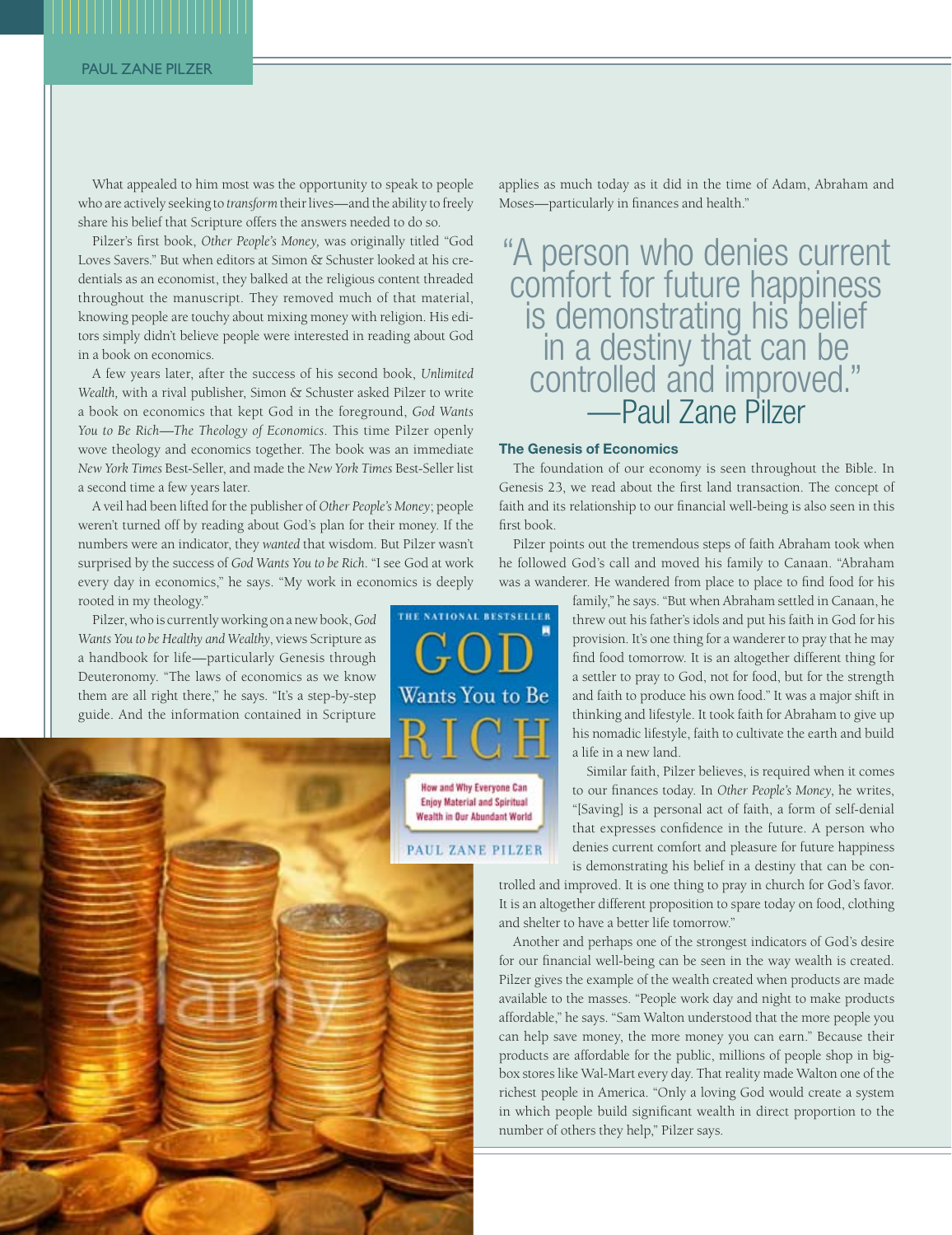

Self-control is an important part of health and wealth. It allows us to enjoy abundance today and a better life in the future. Paul Zane Pilzer offers a few suggestions for living healthier, starting now.

1. Eat half. Before you order the next course, eat half of what's on your plate. Put your fork down and wait for a few minutes. Not only will you spend and eat less, but by slowing the pace of your meal you'll give your body time to register the food you've eaten. Remember, it takes 20 minutes for your brain to get the signal from your stomach that it's full. Forgo that overstuffed feeling by eating slowly

#### *Eating for Better Health*

and eating less. In restaurants, don't even order an entrée until you've eaten your appetizer.

- 2. Don't take it home. We're often told to eat half our meal in a restaurant and take the other half home. Pilzer advises to leave the excess there. Restaurant food typically isn't healthy in the first place, and when you take it home you'll be tempted to eat it at the wrong time—late at night in front of the television.
- 3. **Enjoy variety.** The Garden of Eden had every type of fruit and vegetable available and gave Adam and Eve all the nutrients and vitamins they needed. Give your body

what it needs by eating a variety of fresh fruits and vegetables and avoid all heavily processed foods. And because few people eat enough produce, Pilzer recommends taking a supplement to ensure your body gets the necessary vitamins and minerals God prescribed for us.

4. Drink up. Drink lots of water, but not at meals. Your body needs water to function properly, but drinking during meals can dilute the chemicals in your stomach that are necessary for proper digestion. When the digestion process is watered down, the body can't efficiently capture the nutrients and protein from the food you've eaten.